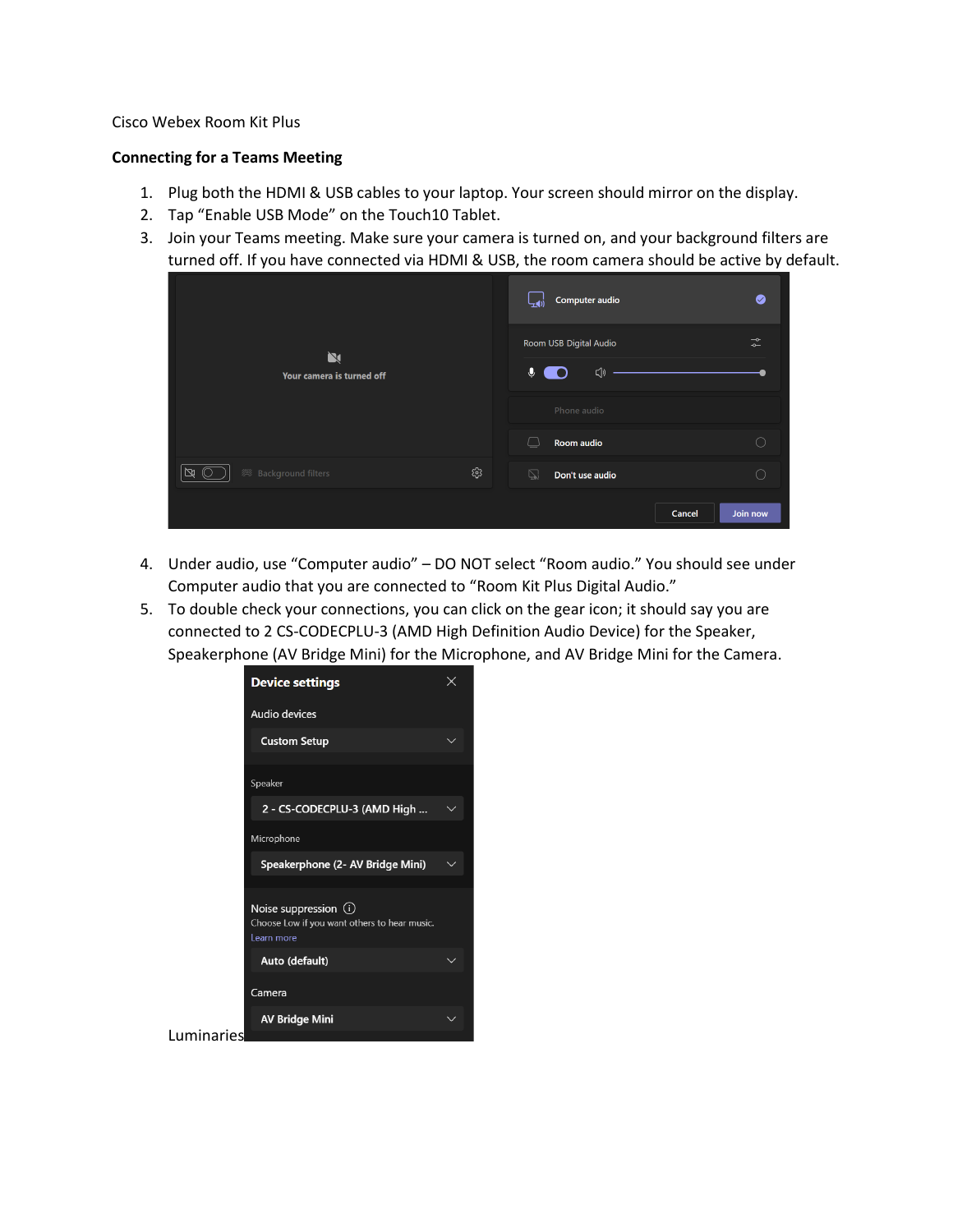|        | <b>Device settings</b>                                                                | $\times$ |
|--------|---------------------------------------------------------------------------------------|----------|
|        | <b>Audio devices</b>                                                                  |          |
|        | <b>Custom Setup</b>                                                                   |          |
|        | Speaker                                                                               |          |
|        | 2 - CS-CODECPLU-3 (AMD Hig                                                            |          |
|        | ζĪν                                                                                   |          |
|        | Microphone                                                                            |          |
|        | Speakerphone (AV Bridge Mini)                                                         |          |
|        | 0 <b>11111</b> 1111111                                                                |          |
|        | Noise suppression $(i)$<br>Choose Low if you want others to hear music.<br>Learn more |          |
|        | Auto (default)                                                                        |          |
|        | Camera                                                                                |          |
|        |                                                                                       |          |
| London | <b>AV Bridge Mini</b>                                                                 |          |
|        | <b>Device settings</b>                                                                | $\times$ |
|        | Audio devices                                                                         |          |
|        | <b>Custom Setup</b>                                                                   |          |
|        | Speaker                                                                               |          |
|        | 2 - CS-CODECPLU-3 (AMD High                                                           |          |
|        | Microphone                                                                            |          |
|        | Microphone Array (AMD Audio                                                           |          |
|        | Noise suppression (i)<br>Choose Low if you want others to hear music.<br>Learn more   |          |
|        | Auto (default)                                                                        |          |
|        | Camera                                                                                |          |
|        | <b>Integrated Camera</b>                                                              |          |

6. To share content including PowerPoint presentations, click the share icon  $\begin{array}{|c|c|c|}\hline \textbf{f} & \textbf{a} & \textbf{a} \\ \hline \end{array}$  and select the screen or window you'd like to share.

## **Connecting for a Webex Meeting**

- 1. Connect the HDMI cable to your computer if you are going to be sharing content.
- 2. Using the Touch10 Tablet on the table, join your Webex meeting. You can either enter the meeting number using the numerical keypad, or switch to the standard keyboard to type in the name of a personal meeting room.